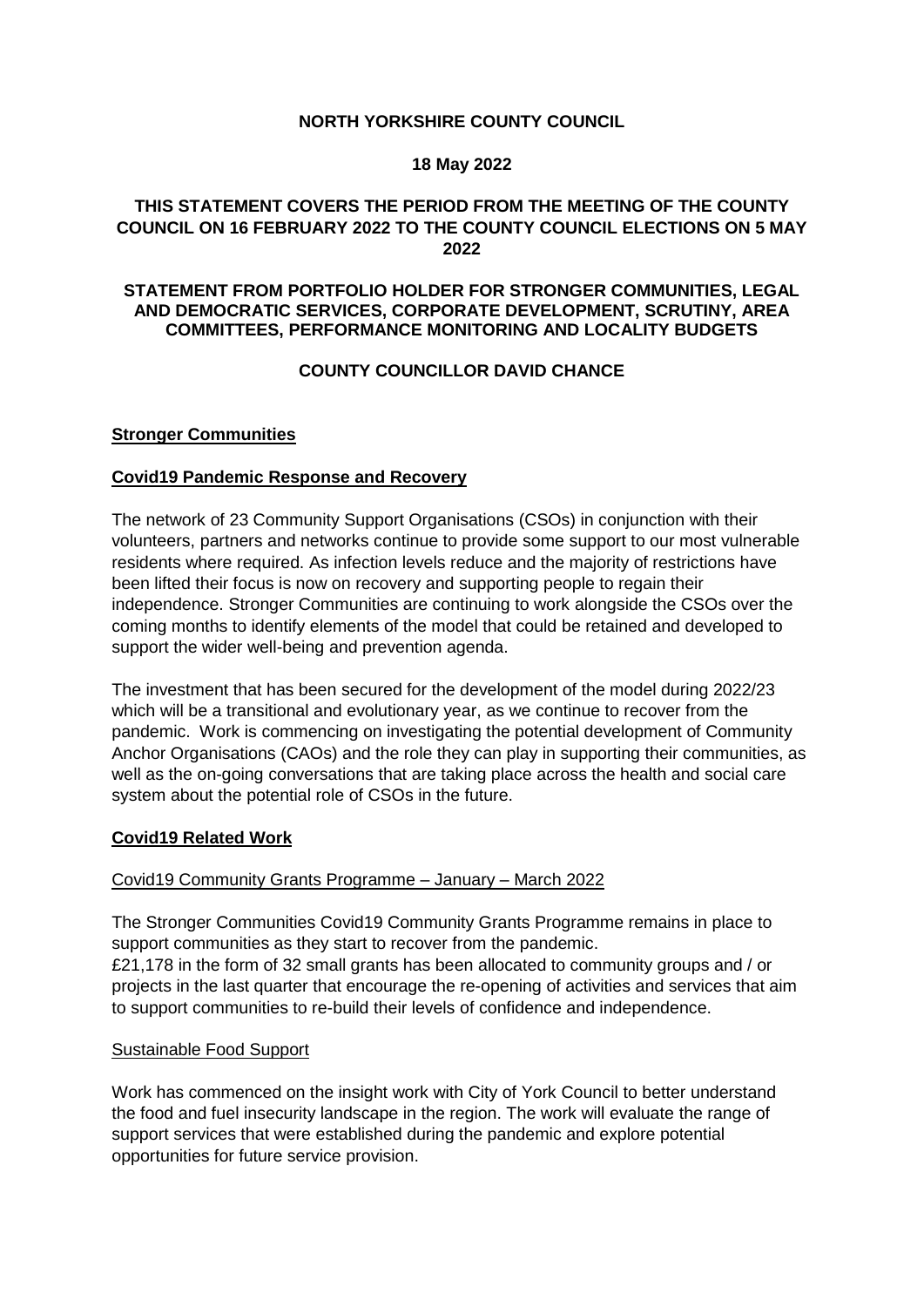## Holiday Activities and Food (HAF) Programme

The Easter School holidays saw the delivery of a programme of holiday activities across the county provided by a growing network of between 40 and 50 sports and arts clubs. The clubs offer free provision for children who are eligible for means tested free school meals and provide a range of enriching activities and a meal. Planning is underway for the summer holidays where activities will be provided for a minimum of 4 weeks. The partnership continues to grow and work is underway to broaden the range of provision – particularly for secondary aged young people.

## **Stronger Communities Programme Work**

The Stronger Communities team are also leading on a number of county wide programmes that have developed over the last quarter of 2021/22.

## Community Mental Health Transformation

Stronger Communities are working in partnership with the NHS to transform mental health services for people with a serious mental illness through building capacity within communities and the voluntary sector. The approach includes financial investment, managed by Stronger Communities, for four place based multi-agency partnerships to both pilot new community based services and projects and also to provide small grants to grass roots community groups with the over-arching aim of enabling people with a serious mental illness to live well in their communities. This is part of a national strategy for the transformation of community mental health.

## **Household Support Fund**

Officers from across the Council are managing the programme for the distribution of the Household Support Grant. This is a temporary Department for Work and Pensions funded programme that provides financial support for over 22,000 low income households across the county. This is the second six month programme, totalling £3.5m. Previously at least half of the funding had to be allocated to families with children; now at least one third must be allocated to families with children and at least one third to pensioners. In addition to direct awards, the grant will also be used to provide additional funding for the 'Warm and Well' service, food providers and the North Yorkshire Local Assistance Fund. The programme is being delivered in partnership with the 7 District Councils.

## **NYLAF (North Yorkshire Local Assistance Fund)**

NYLAF made around 7,000 awards in the last financial year. Two thirds of which were urgent help with food and utilities, with the remainder help with white goods, furniture and other household items). The number of awards and the expenditure are higher than in previous years, reflecting the pressures on manty households. People supported by NYLAF include carers, those fleeing domestic abuse and many more. The most frequently supported are those identified as having a mental health issue, a family under exceptional pressure or homeless.

## **Homes for Ukraine**

Officers from across the council are leading on the development of the local programme of support for the Homes for Ukraine system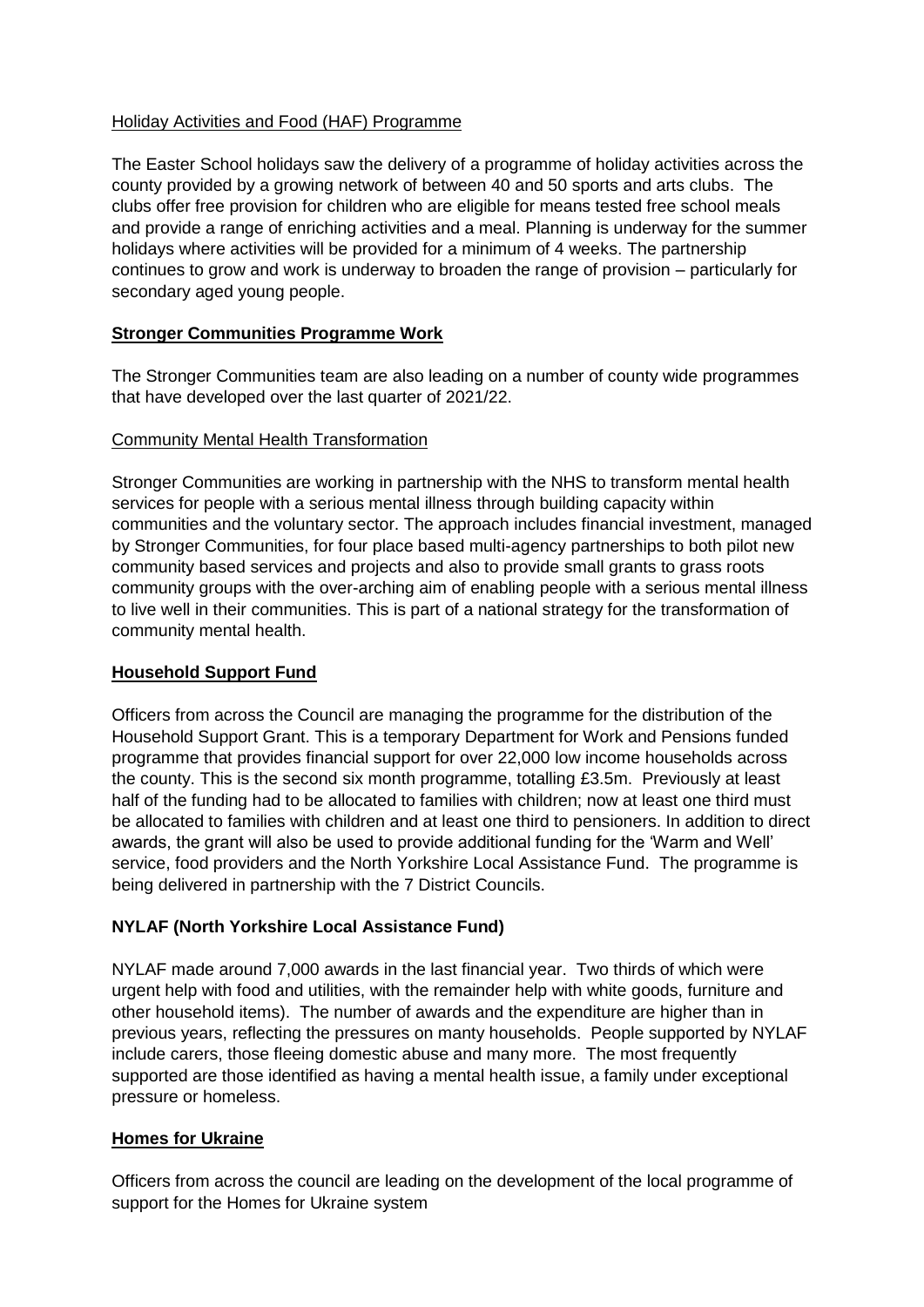## **Afghan Relocations and Assistance Policy and UK Resettlement Scheme**

North Yorkshire County Council in partnership with district councils has now permanently resettled 122 persons (25 families) under the Afghan Relocations and Assistance Policy (ARAP) and will be resettling a final family in May 2022. North Yorkshire will then have met its commitment of resettling its 'fair share' of the national total of Afghan ARAP arrivals based upon our population size.

The County Council in partnership with a range of agencies continues to provide support to the Afghan refugee families temporarily residing in two bridging accommodation hotels in North Yorkshire. There have now been over 500 arrivals since both hotels were first used for the scheme. The pace of moving families out of the hotels into permanent accommodation remains relatively slow and nationally there are about 10,000 Afghans in bridging accommodation.

In line with the commitment made by the County Council and district councils in 2019, refugees under the United Kingdom Resettlement Scheme (UKRS) – the more general global refugee scheme - continue to be resettled in the county. Syrian refugees remain the main nationality coming through the scheme. To date 89 UKRS persons have been resettled and planning is underway for new families to arrive in June or July. The target is to have resettled 200 UKRS persons by March 2024. The pace of resettlement has now picked up after a delayed start due to the covid-19 pandemic in 2020 resulting in no arrivals.

All of the refugees resettled in the county under the old 'legacy' schemes of the Syrian Vulnerable Persons Resettlement Scheme and Vulnerable Children's Resettlement Scheme have either ended their five year support period or are in their fifth year. The retention rate of those families staying in the county is in the region of 90%.

The programme of English language classes for the adults on both the Afghan and UKRS refugee settlement schemes is currently in a transition phase as we begin to move back into the classroom environment after providing mostly online sessions for the past two years due to the constraints of the pandemic. Learning hours are being expanded as we move to offer a blended approach, providing learners with the opportunity of attending both Face to Face and online classes.

Progress in getting the Afghan and UKRS adults into employment continues. Jobs range from professional to semi or low-skilled. Local employers have continued to express interest in supporting the new Afghan families and this has created a positive effect for earlier refugee arrivals in the county. There have also been more enquiries relating to Ukrainian migrants and these are being logged for future discussions. The issues for the current arrivals to date in getting into employment continue to be the skills match and, for many of the UKRS refugees, their levels of English. However work is being done with local employers to try and overcome these barriers.

### **Asylum seeker dispersal**

On 13 April 2022, the Home Office announced that all local authorities in England, Scotland and Wales will be expected to be asylum dispersal areas. In the coming weeks the Home Office will be undertaking an informal consultation with local authorities to propose how asylum dispersal will work in detail within 12 regions and nations, with each area set to agree a regional plan. Local authorities will not be expected to accommodate asylum